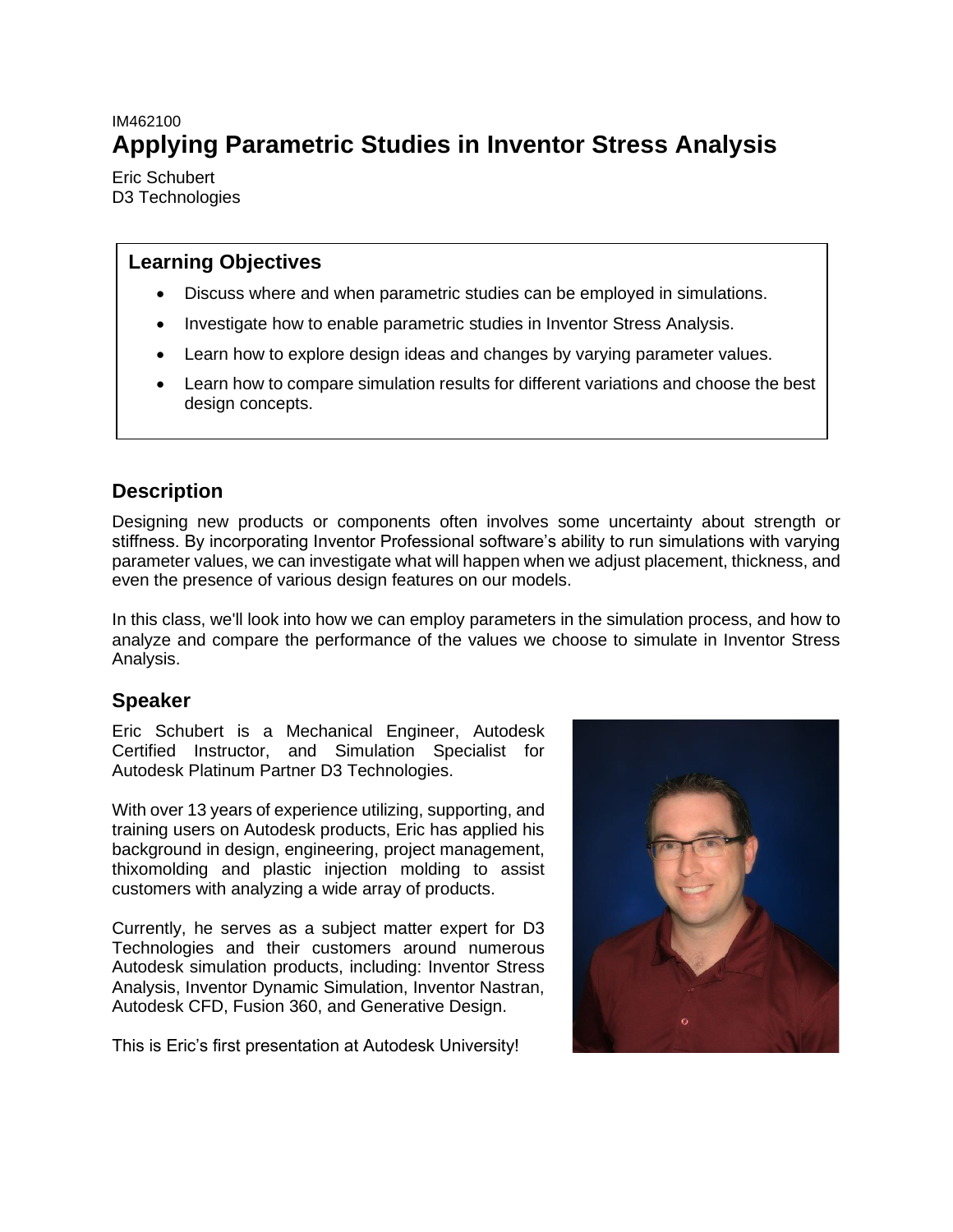# <span id="page-1-0"></span>**Table of Contents**

NOTE: Feel free to adjust and tinker with included class files. Completed results are also included, and should have the word "completed" in the file/folder names to indicate this. You can investigate these files to see how they've been set up and run, then compare them with your own results. Additional files have been included as examples and test models to experiment on your own. **You may need to rerun the examples to get results for included analyses.**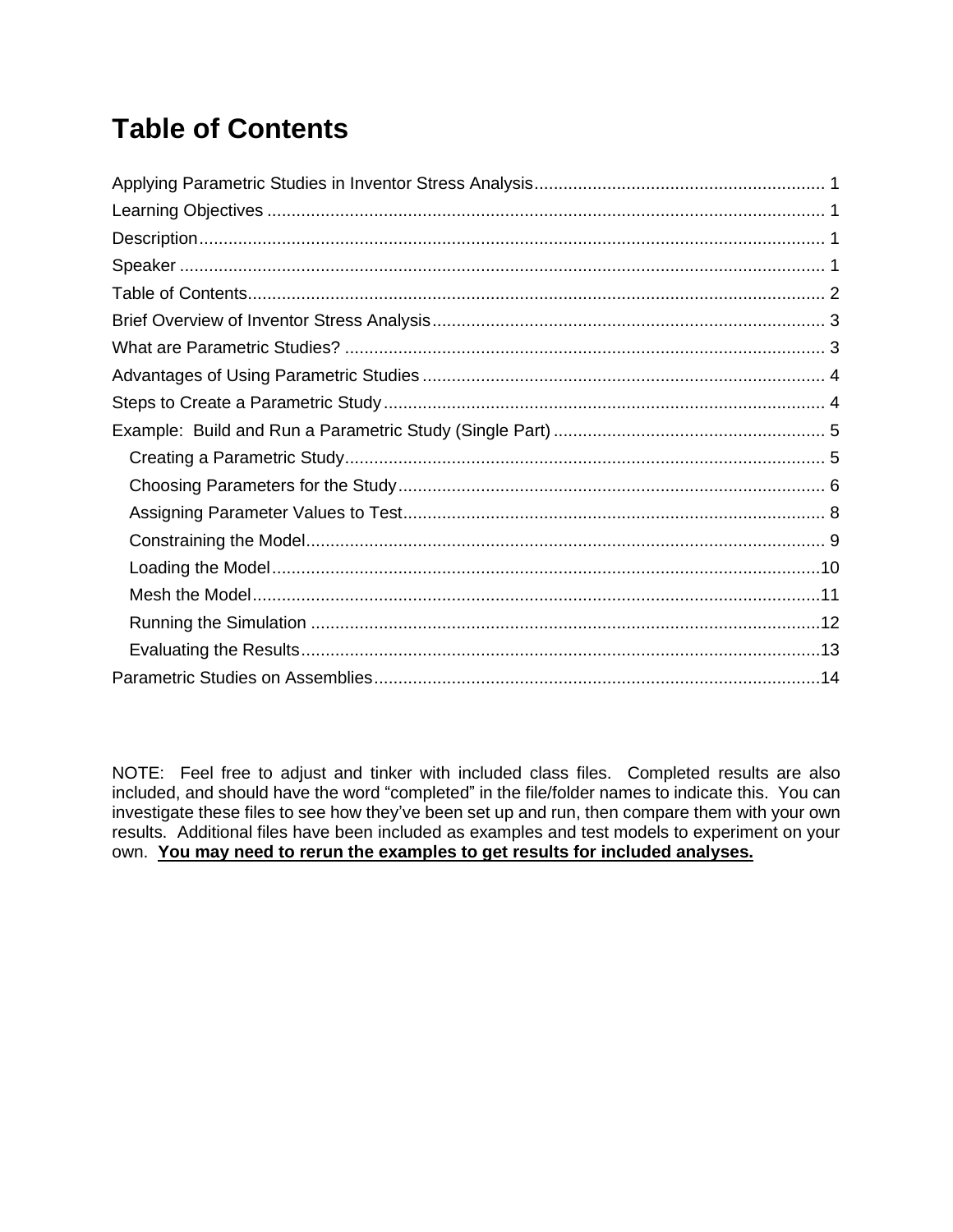## <span id="page-2-0"></span>**Brief Overview of Inventor Stress Analysis**

Engineers, designers, and analysts have been utilizing Finite Element Analysis (FEA) for decades to assist in the design and prototyping of new products. This technique uses the mathematical principles of the Finite Element Method (FEM) to approximate the behavior of a design under various operating conditions, ranging from light use to extreme abuse. FEM breaks down a complex problem into smaller, simpler problems that are easier to solve through the use of a mesh, which approximates the general shape of the design being analyzed. The smaller the mesh is, the more-closely (in theory) the simulation model will represent the real-life version of the component being simulated.

The operator then applies various boundary conditions (loads, constraints, temperatures, material properties, etc.) to the model in an attempt to replicate the same conditions the components would experience in a real-life scenario.

The software then calculates various values for stress, strain, temperature, etc. at each node on the mesh. Once the calculations are completed, the results are displayed on the model, helping the analyst inspect the reaction of the model to loading conditions and decide whether or not the design requires changes prior to proceeding into production.

This is, of course, a gross over-simplification of the process. But, it may help attendees who have not utilized FEA before to understand the gist of what the program is doing under the hood.

This type of simulation method is quite commonly employed across many disciplines. The Finite Element Method can be applied to numerous other types of analyses, well beyond those included in Inventor Stress Analysis, including: material fatigue, vibration analysis, fluid flow for liquids and gases, thermal distribution, thermal stress and expansion, electromagnetic fields, and more.

## <span id="page-2-1"></span>**What are Parametric Studies?**

The Inventor Stress Analysis environment includes the capability to test different model configurations by varying the parameter values used to design the model. Users are able to choose one or more parameter values they wish to vary, and assign them corresponding values for the software to test as it calculates the simulation results.

Parameter values can be adjusted for both parts and assemblies. (Assembly parameters typically involve constraint offset or angle values, or assembly features like holes and cuts that align between components.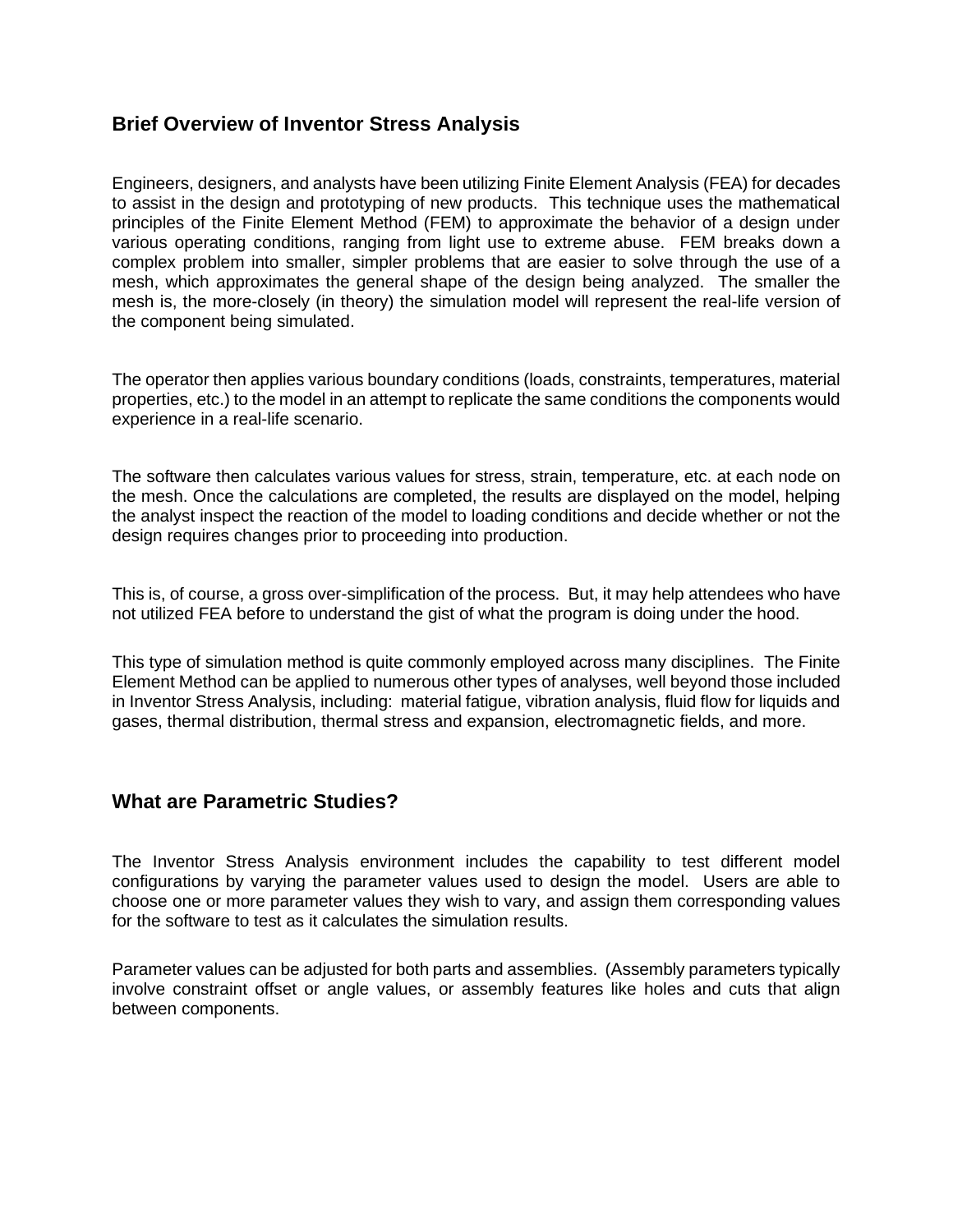# <span id="page-3-0"></span>**Advantages of Using Parametric Studies**

While Inventor could be set up to run separate, individual simulations for each of the possible parameter value combinations, this requires significant amounts of effort. Each simulation would need to be configured and run separately, leaving the user with no connection between each model and the simulation results.

Instead, utilizing Parametric Studies, the engineer can directly tell Inventor to calculate results for multiple configurations of these parameters, running them all as a set and easily comparing them when the simulation run is complete. Inventor takes care of the rest behind the scenes, and uses the same underlying geometry data, material, and mesh size to make sure that each configuration closely matches the others for proper comparison between results.

Parametric Studies also include a place for including desirable outcomes from the comparison of results. Examples: maximizing stiffness, reducing weight, minimizing contact pressure between components, defining a target safety factor.

Essentially, the Parametric Study capability will:

- Compare how parameter changes affect the design
- Reduce setup time for multiple simulation runs
- Assist in choosing the best candidate based on design constraints for the project

# <span id="page-3-1"></span>**Steps to Create a Parametric Study**

The following are general steps needed to ensure the creation and analysis of a parametric study are fully set up and run smoothly:

- 1. Open desired part or assembly for analysis
- 2. Open Inventor Stress Analysis environment
- 3. Create a new study, changing the design objective to Parametric Dimension
- 4. During simulation setup, select which parameters need to vary
- 5. Assign specific values to these variable parameters
- 6. Assign design constraints, if any.
- 7. Generate all configurations of the model
- 8. When ready to run the simulation, select to run all configurations or a "Smart Set" of configurations
- 9. Evaluate results by adjusting sliders in the Parametric Table
- 10. Promote the desired outcome to the model to keep it permanently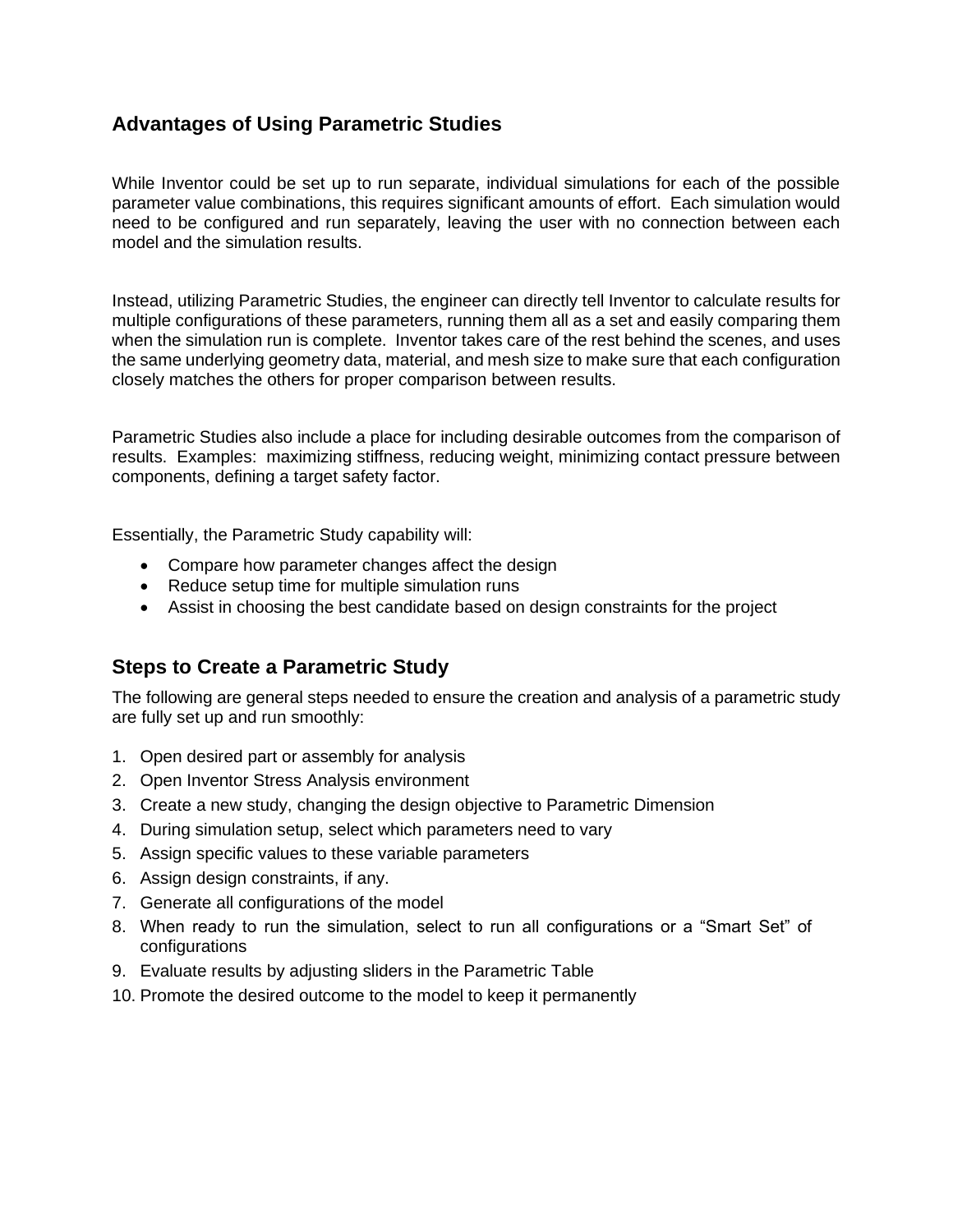# <span id="page-4-0"></span>**Example: Build and Run a Parametric Study (Single Part)**

In this section, we'll run through an example of setting up and running a single-part parametric study in Inventor Stress Analysis. The objective here is to create the strongest, lightest version of this part, ensuring safety with minimal material cost.

To begin, open the Inventor part file labeled "Single Part Study – Support Arm.ipt" from the accompanying class files.

#### <span id="page-4-1"></span>**Creating a Parametric Study**

The creation of parametric studies in Inventor Stress Analysis is nearly identical to standard Single Point studies that don't adjust any dimensions. The primary difference is in the Create New Study window: we need to adjust the Design Objective setting to "Parametric Dimension":

To enter Stress Analysis, click to the Environments ribbon tab, then select Stress Analysis from the ribbon:



*Figure 1: Opening Stress Analysis Environment*

#### Next, create a new study:



*Figure 2: Creating a new study*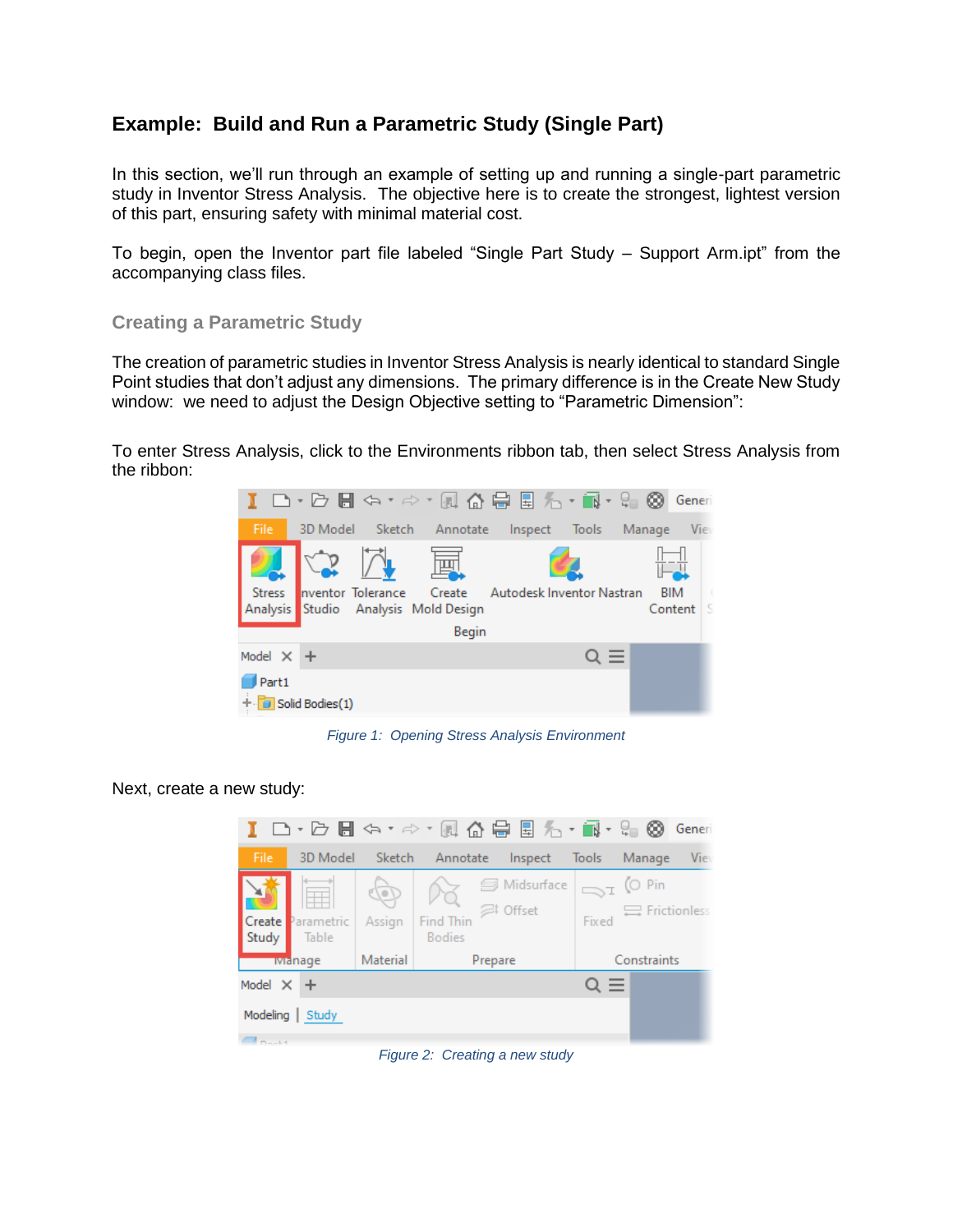From the Create New Study window:

- 1. Enter a study name
- 2. Select the Parametric Dimension design objective
- 3. Click OK to create the study

| <b>Create New Study</b>               |                                                   | $\mathbf x$ |
|---------------------------------------|---------------------------------------------------|-------------|
| Name:<br>Design Objective:            | <b>Strut Study</b><br><b>Parametric Dimension</b> |             |
| Study Type<br>Model State             |                                                   |             |
| Static Analysis                       |                                                   |             |
| Detect and Eliminate Rigid Body Modes |                                                   |             |
|                                       | Separate Stresses Across Contact Surfaces         |             |
| Motion Loads Analysis                 |                                                   |             |
|                                       |                                                   |             |

*Figure 3: Creating a Parametric Study*

#### <span id="page-5-0"></span>**Choosing Parameters for the Study**

Once inside the study environment, the next step is to choose the parameters we want to adjust and examine. To do this, right-click on the part and select Show Parameters.



**TIP: You can expand the part in the browser and right-click specific features to only see the parameters for that feature. This makes it easier to locate the parameters you need.**

For our strut component, we will choose the two parameters labeled:

- Arm\_Thickness
- 

If you go through this example on your own, feel free to try varying other parameters on the model, as well. Some suggested parameters to try:

- Arm\_Length
- Arm\_Thickness
- Mount Thickness
- Support Width
- Support\_On\_Off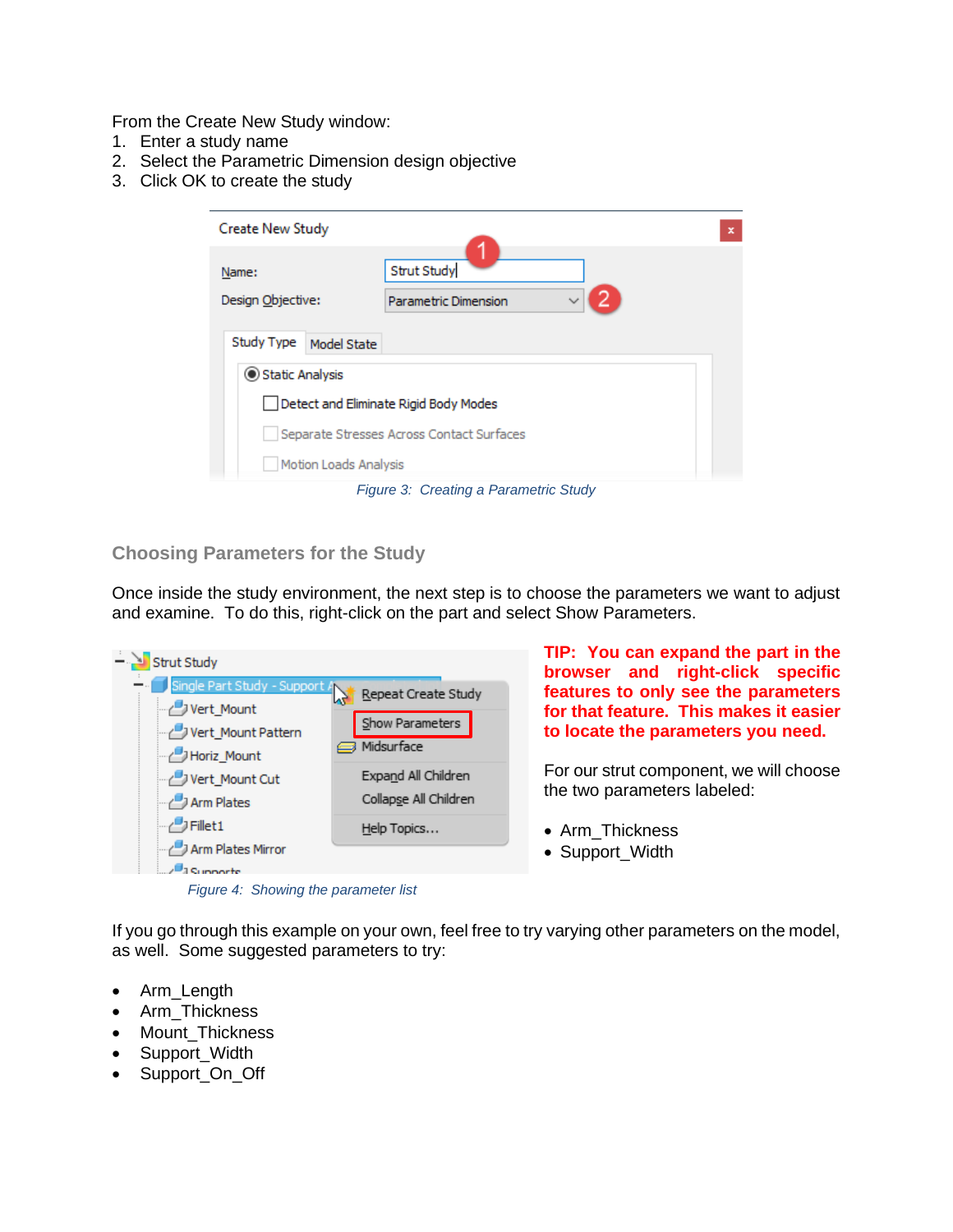

*Figure 5: Selecting parameters for the stufy*

When choosing your design parameters for the study, Inventor will both list all of the available parameters in a dialog box, as well as show them visibly on the model itself. This will help you determine which parameters are the correct ones, particularly if they have not been named clearly in advance of the study.

You can click on parameters directly in the main canvas highlight them in the parameter list so you can find them and check them.

Once we have our parameters for the study selected, click OK to continue.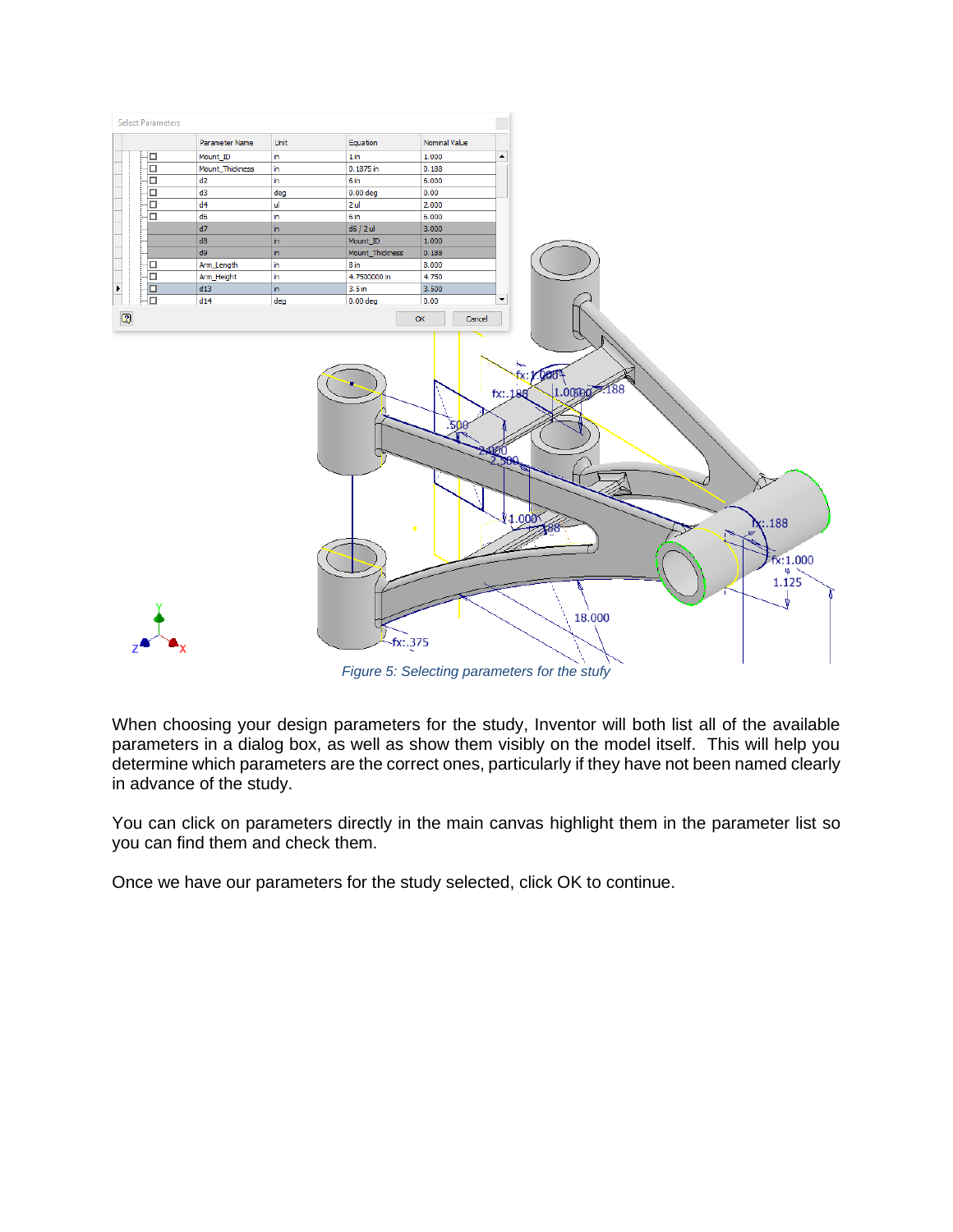### <span id="page-7-0"></span>**Assigning Parameter Values to Test**

Now that we have chosen some parameters to examine during the study, we need to tell Inventor what parameter values we should have it simulate. There are multiple options when it comes to doing this:

- Discreet list of individual values (ex: 1, 3, 7, 12, 20)
- Range of values with number of divisions (ex: 2-8:4 produces 4 equally-spaced values from 2 through 8, e.g. 2, 4, 6, 8)
- Range of values with increments (ex:  $3-5.5/0.5$  will produce:  $3.0, 3.5, 4.0, 4.5, 5.0, 5.5$ )
- General range of values, Inventor automatically assumes 3 values (ex: 4-10 produces the same as 4-10:3, or 4, 7, and 10)

To enter parameter values, open the Parametric Table. It will appear on the bottom of the window, but you may drag it out to a floating window or dock it along the sides of the program, if you wish.



*Figure 6: Parametric Table Location*

In this case, we want to test a few variations of both parameters. Let's input the following into the Parametric Table:

|                                  | <b>Parameter Name</b> | Values          |  |  |
|----------------------------------|-----------------------|-----------------|--|--|
|                                  | Arm Thickness         | $0.25 - 0.75:5$ |  |  |
|                                  | Support_Width         | $0.5 - 1.5:3$   |  |  |
| Figure 7: Input parameter values |                       |                 |  |  |

**Right-click over the values and select "Generate all configurations".** You can then drag the sliders to view each combination of parameter values.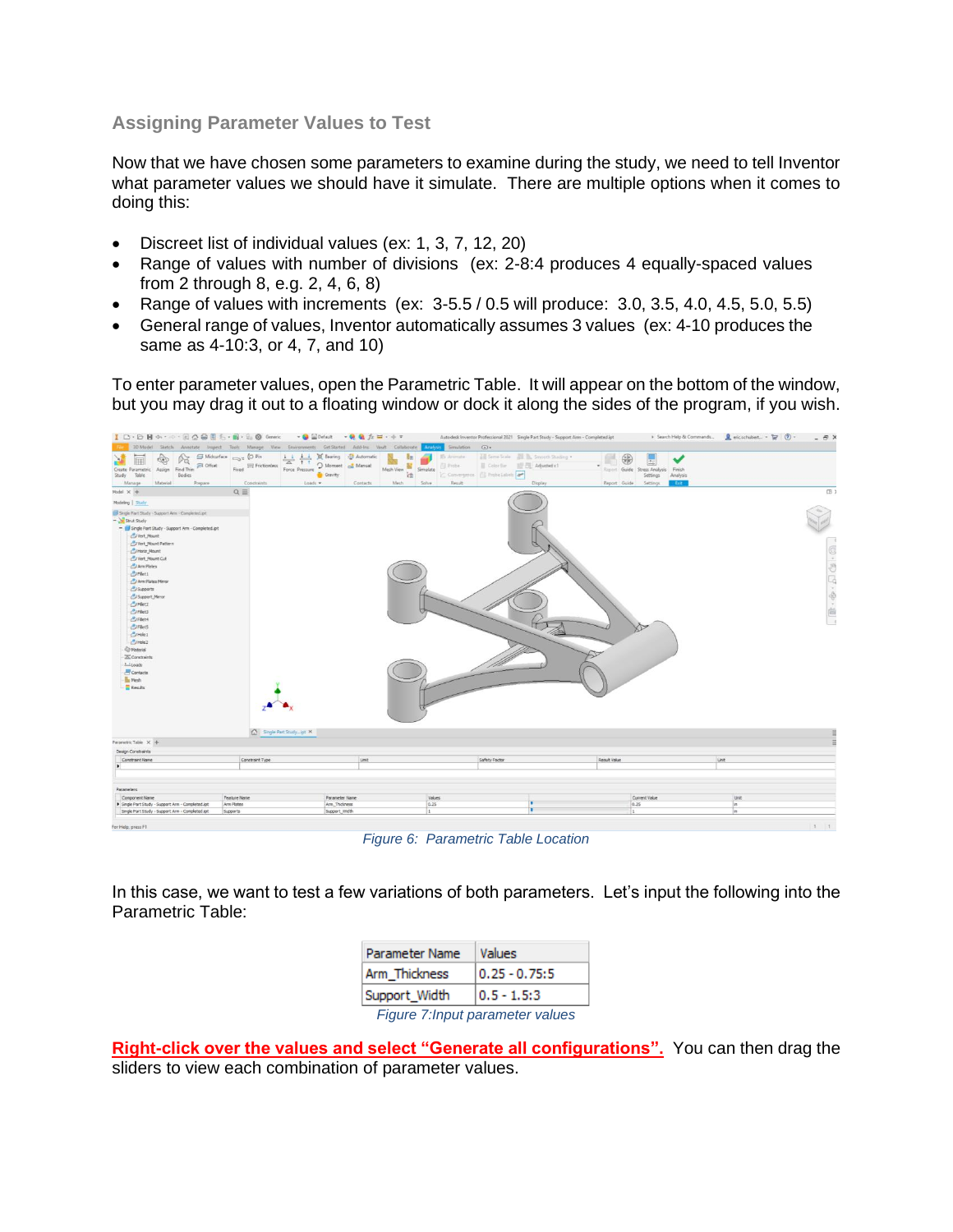We need to make sure our materials are assigned correctly. Click the Assign Material button show in Figure 8 (right)

Set our part to **Aluminum 6061** material.

**Note:** You cannot vary the material using a Parametric Study. However, you could copy the existing study and simply change the assigned material to run another set of configurations for that material type.



*Figure 8: Assign Materials*

| Assign Materials      |                   |                               |                |
|-----------------------|-------------------|-------------------------------|----------------|
| Component             | Original Material | <b>Override Material</b>      | Safety Factor  |
| Single Part Study.ipt | <b>A</b> Generic  | Aluminum 6061                 | Yield Strength |
|                       |                   | Aluminum 6061                 | ́              |
|                       |                   | Aluminum 6061-AHC             |                |
|                       |                   | Aluminum 6061, Welded         |                |
|                       |                   | Brass, Soft Yellow            |                |
|                       |                   | Brass, Soft Yellow, Welded    |                |
|                       |                   | Figure 9: Assign the material |                |

#### <span id="page-8-0"></span>**Constraining the Model**

We must apply constraints to the model so that it does not float off into space when pushed by the loads. We will apply fixed constraints to the four vertical mounts as shown here. You can experiment using pin constraints, as well, for some tangential or axial movement:

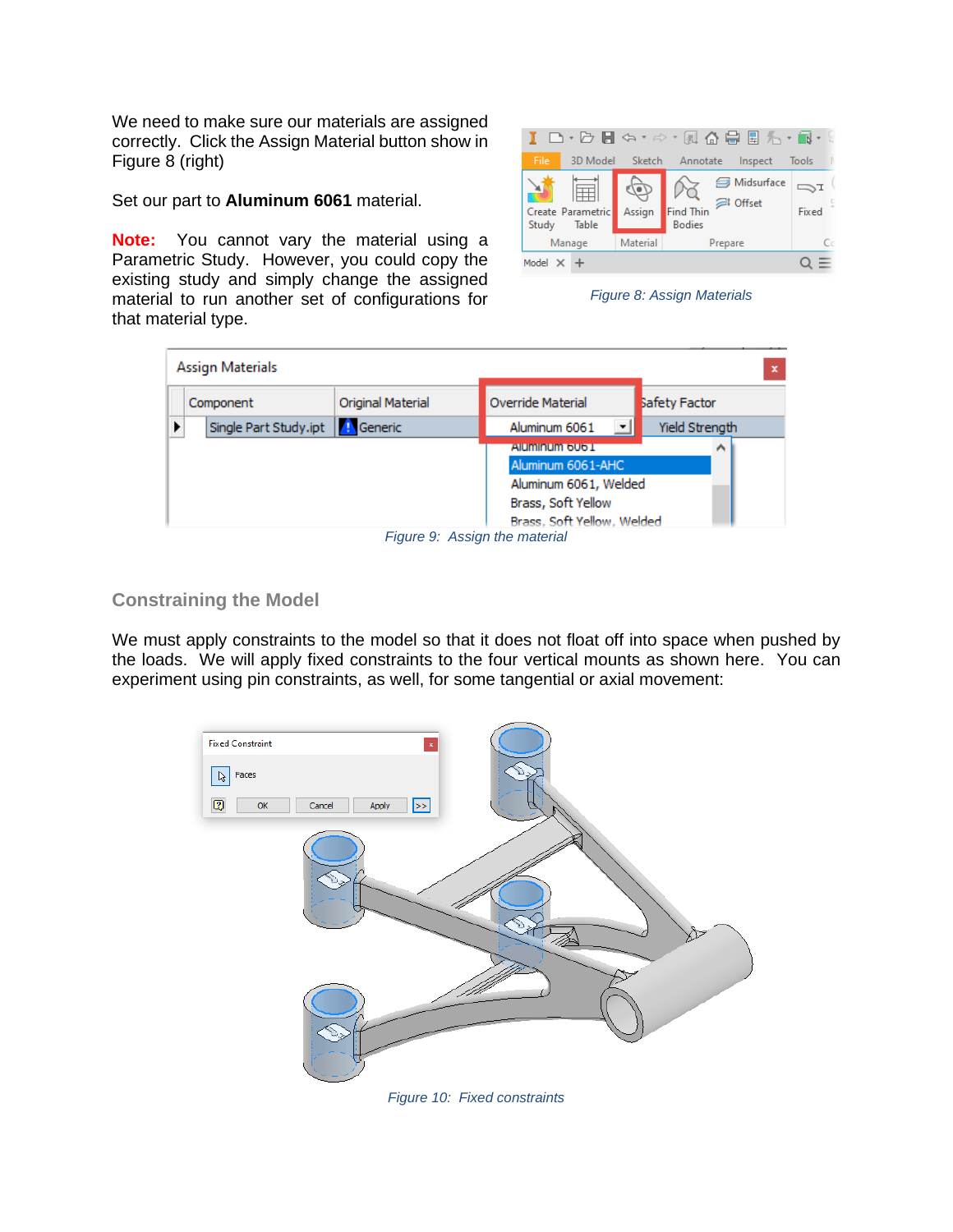## <span id="page-9-0"></span>**Loading the Model**

This particular part will undergo both linear forces and moments as it is employed in the design. Apply the following loads:

• 150 lbforce load, -Z direction only:



• 200 lbforce-in Moment, around +Mx direction only:



*Figure 12: Moment / Torsion Load*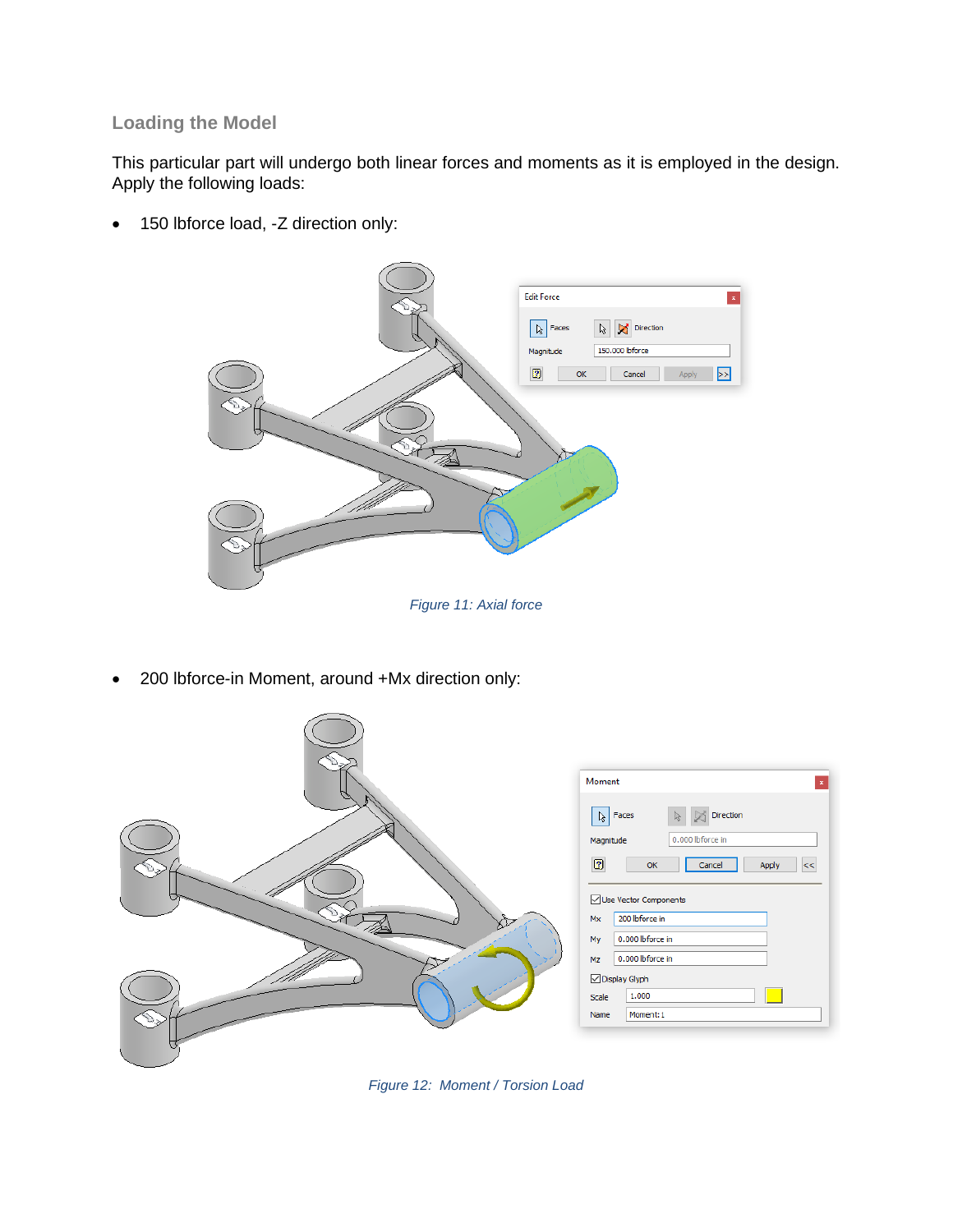<span id="page-10-0"></span>**Mesh the Model**

Open the Mesh Settings by right-clicking the Mesh node in the browser. Set the average mesh size to 0.025. Click OK and then click the Mesh View icon to force Inventor to generate the mesh.

If you've already clicked the Mesh View icon, or the mesh does not appear as below, look in the browser for an Update icon (lightning bolt) next to the Mesh node. If you see this icon, right-click the Mesh browser node and have Inventor update the mesh.

Once the mesh calculates out, you should see at least 2-3 layers of mesh through the thicker sections of the strut. In this case, we're concerned about the connection between mounting points, but not the mounts themselves. If those were concerns, we could add localized mesh controls to reduce the mesh only on those thinner tubular sections for greater accuracy of the results in those areas.



*Figure 13: Right-click the Mesh browser node to adjust settings or update the mesh*

<span id="page-10-1"></span>

*Figure 14: Assigned mesh size of 0.025 (fraction of bounding box)*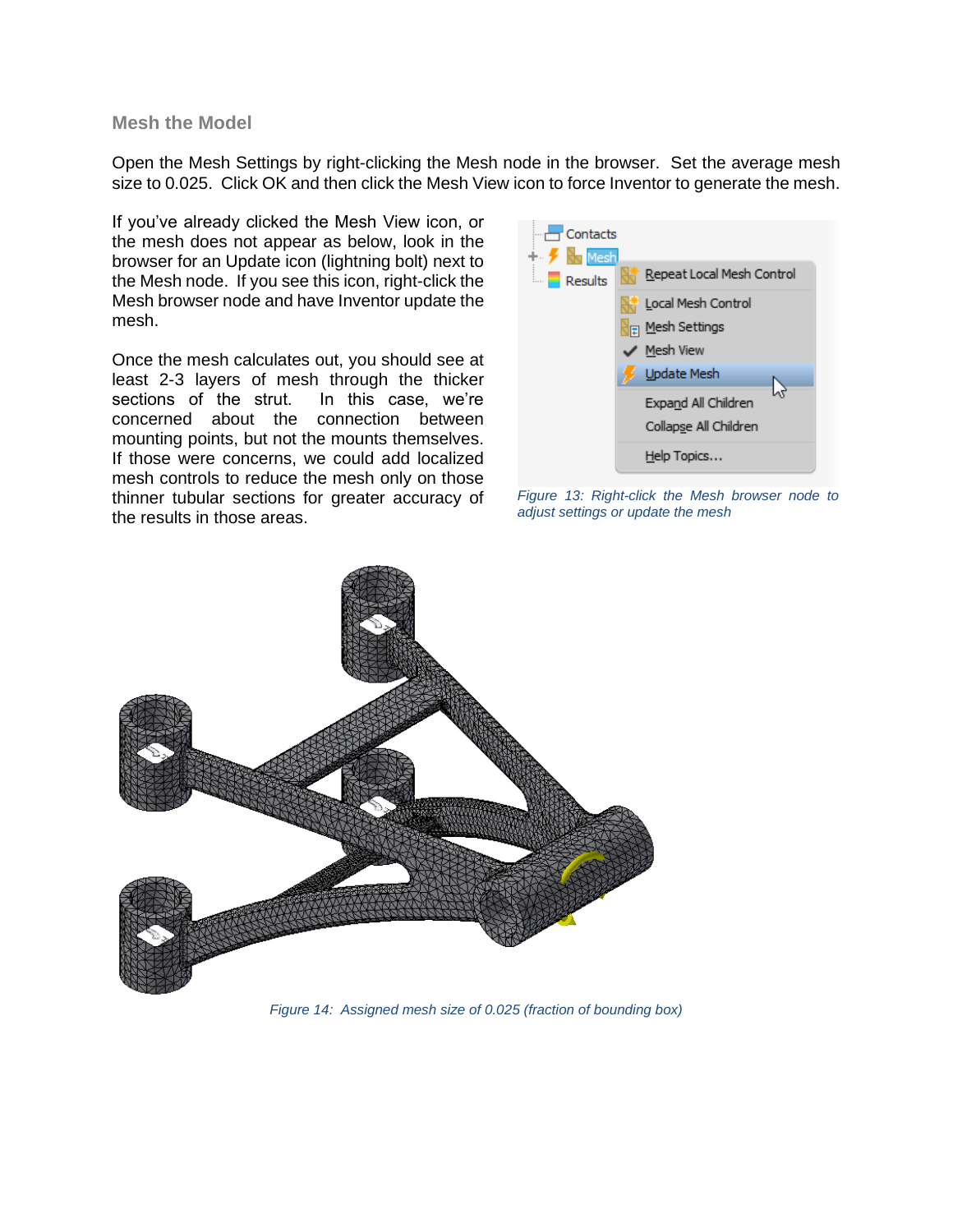## **Running the Simulation**

It's finally time to run the simulation and view the results of each configuration. When you click on the Simulate button to begin the solving process, Inventor will present you with three options:

| Simulate                                                                                                                     |     |        | $\mathbf x$ |
|------------------------------------------------------------------------------------------------------------------------------|-----|--------|-------------|
| Model: Single Part Study - Support Arm - Completed.ipt<br>1 study, 7 configurations will be run.                             |     |        |             |
| Smart set of configurations<br>Exhaustive set of configurations<br>Smart set of configurations<br>Current configuration only | lл  |        |             |
|                                                                                                                              | Run | Cancel | >>          |

These three options provide flexibility on the solving process.

You may want to only run a quick test and verify the setup generates reasonable results. If you run all of the configurations, it may take significantly longer before you catch a mistake in your boundary conditions. In this case, run the "Current configuration only" option.

You may wish to run a full analysis on all of the configurations. In this case, use the "Exhaustive set of configurations" option.

Lastly, Inventor provides a "Smart set of configurations" option. This selection will only solve changes to the primary driving feature being modified by the selected parameters. It then interpolates the results for the other parameter changes with an estimated value. This is useful for a quick check or comparison when time is very limited. However, it will not be as accurate as the "Exhaustive set of configurations" for all parameter combinations.

If time permits, it is always recommended to run the "Exhaustive set of configurations" for the final solution.

**Note:** Inventor must individually simulate each and every combination of parameter values. In this case, we have 5 possible values for the Arm\_Thickness parameter and 3 possible values for the Support Width parameter. Therefore, there are 15 different combinations of these two parameters.

**This means inventor will mesh and solve 15 separate simulations!**

**This is not a fast process, particularly with more-complex models.** However, the outcomes can be extremely helpful in determining design decisions. This is the big trade-off with Parametric Studies. They take longer to run, but provide an excellent tool for direct comparison of parameter values.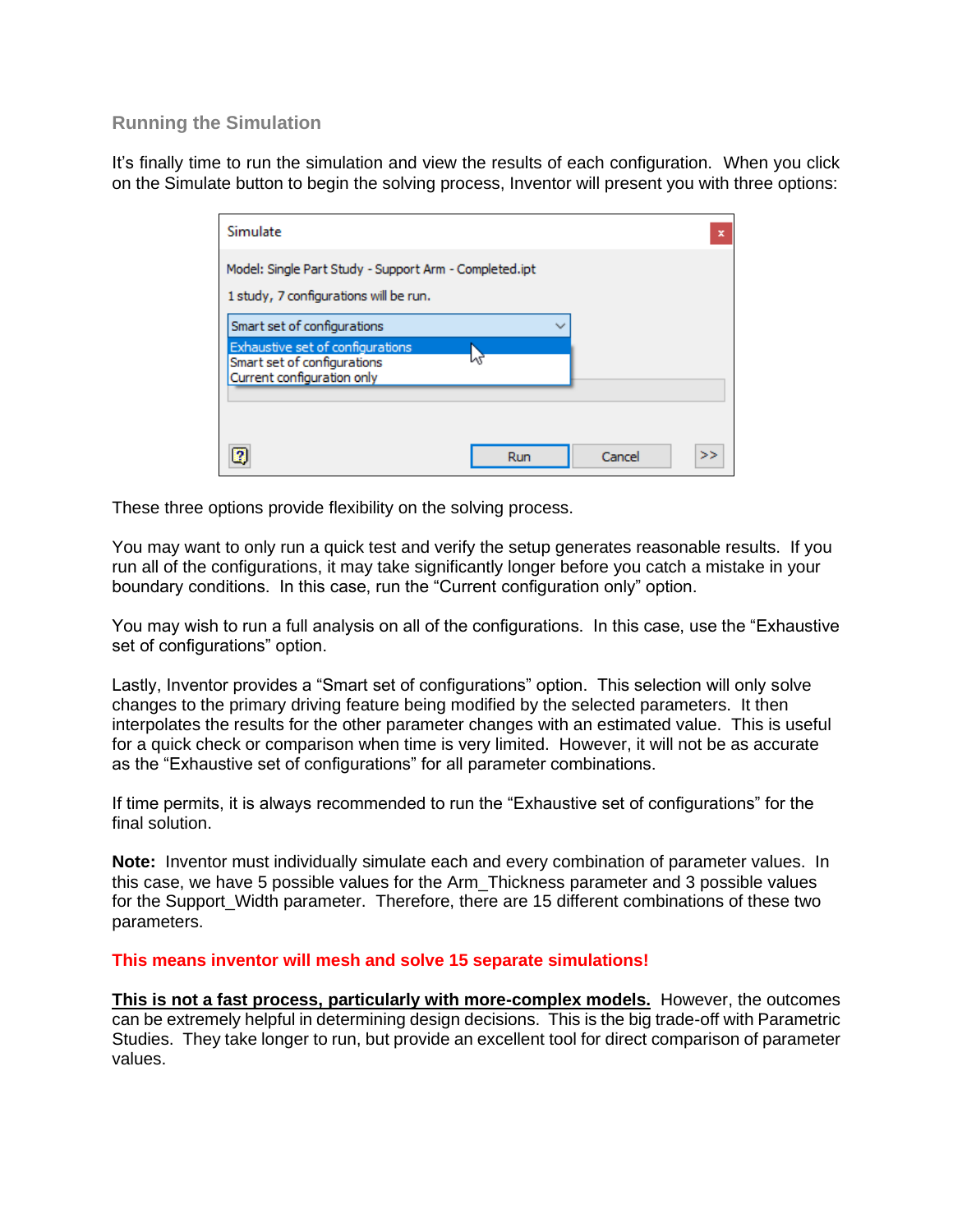# <span id="page-12-0"></span>**Evaluating the Results**

Once the simulations are finished running, you can Activate the result type you wish to view in the browser and use the sliders in the Parametric Table to compare each combination of values and their respective results.



*Figure 15: Use the sliders in the Parametric table to view results for each combination*